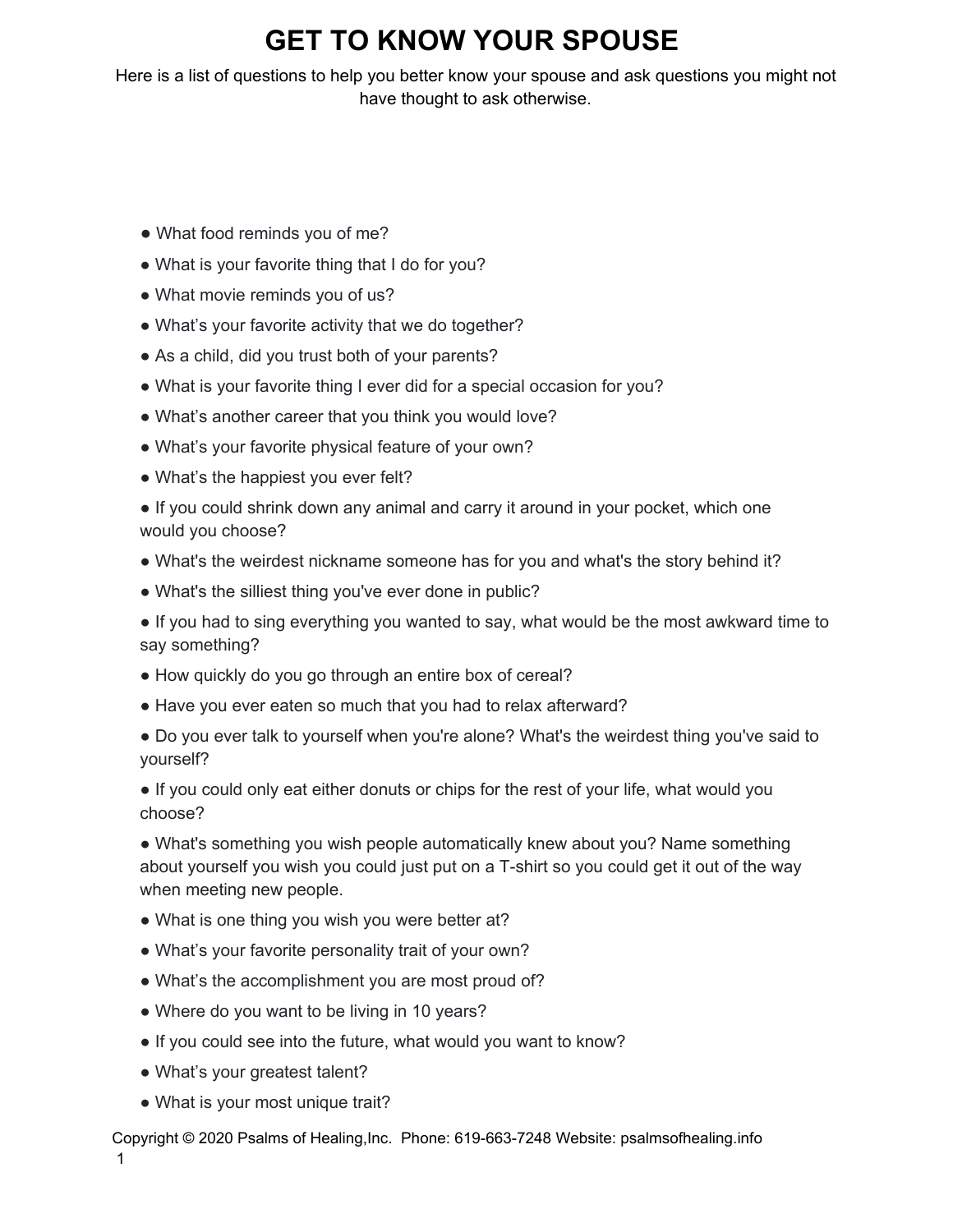• What's something you always wanted to do as a child but never got to do it?

• If you were in a witness protection program, what would be your new name and where would you go?

- What is the strangest thing you've ever eaten?
- What famous artist, dead or alive, would you want to paint your portrait?
- What's the dumbest thing you've ever cried about?
- What board game do you hate the most?
- If you could get away with a crime, would you? If yes, what would it be?
- What is one food you refuse to share?
- Describe the worst haircut you've ever had.
- Have you ever pooped your pants? (not including when you were a baby)
- If you could have one superpower, what would it be and why?
- If you could be on the cover of any magazine which one would you choose?
- What song would you sing for your American Idol audition?
- What's the worst job you've ever had?
- What is the funniest movie you have ever seen?
- If you could trade lives with anyone for a day who would it be and why?
- What country would you never want to visit?
- What scene from a non-horror movie scared you as a child?
- What kind of phone was your first cell phone?
- What's your worst pet peeve?
- If you were about to be executed what five foods would have as your last meal?
- Which would be harder for you to give up: coffee or chocolate?
- If you could start a collection of one kind of item, what would it be?
- Who is the most famous person you have ever met?
- How many slices of pizza are you capable of eating in one sitting?
- What fashion trend do you wish would come back?
- What fashion trend do you wish would go away?
- If you could bring one fictional character to life, who would it be?
- If you inherited or won a million dollars, what's the very first thing you would do with the money?
- What two languages would you like to be fluent in?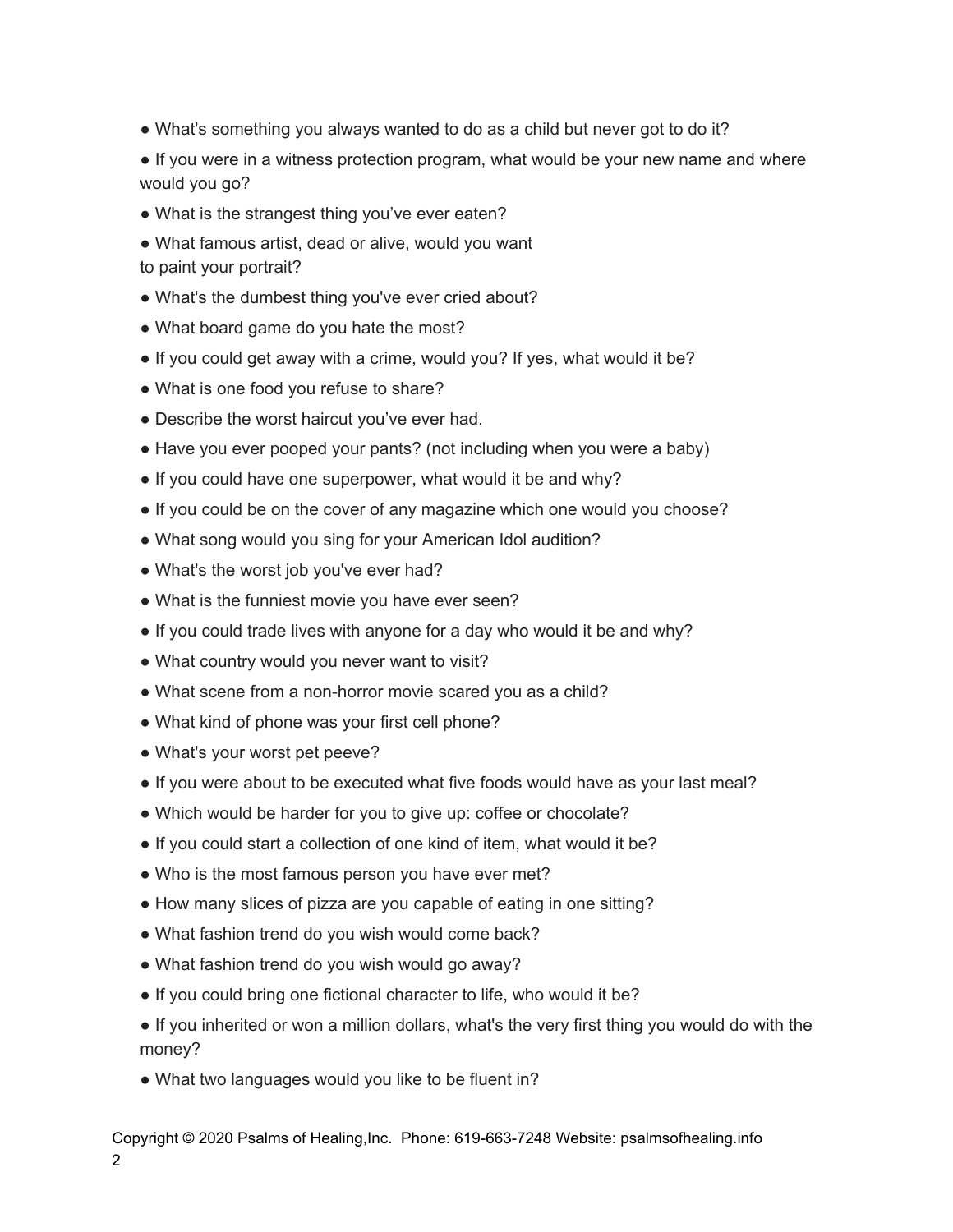- Would you rather be smart or happy if you could only have one?
- What would you do if you were the lone survivor of a plane crash?
- What is your favorite sport in the Winter Olympics?
- What is your favorite smell?
- Do you believe in Bigfoot?
- What is the last book you read?
- What was your favorite color or Crayola crayon growing up?
- What word do you hope people use to describe you after you die?
- If it were possible, would you live on the moon?
- If you could break any world record which one would it be? If you could go back in time 1,000 years, what year would you visit?
- What famous historical figure would like to fight?
- What's the weirdest dream you've ever had?
- If you could master one musical instrument, what would it be?
- What's your least favorite fast food restaurant?
- What do you think phones will be like in 10 years?
- If you were president for the day, what one thing would you change about the country?
- How would you describe yourself in three words?
- If money were no object, where in the world would you choose to live?
- If you had to eat one thing from McDonald's, every meal for a week straight, what would you choose?
- If you could deliver a speech to the entire world, what would you say?
- Have you ever chased down an ice cream truck as an adult?
- What is the weirdest scar you have and how did you get it?
- If you had to choose to live without one of your five senses, which one would you give up?
- Have you ever saved someone's life?
- If you found out you were the direct descendant of a king or queen, would you go find them and claim your throne or keep your life as it was?
- Has anyone ever saved *your* life?
- What skills do you possess that could help you survive the zombie apocalypse?
- If you inherited a single room off-the-grid cabin in the woods, would you be excited or disappointed?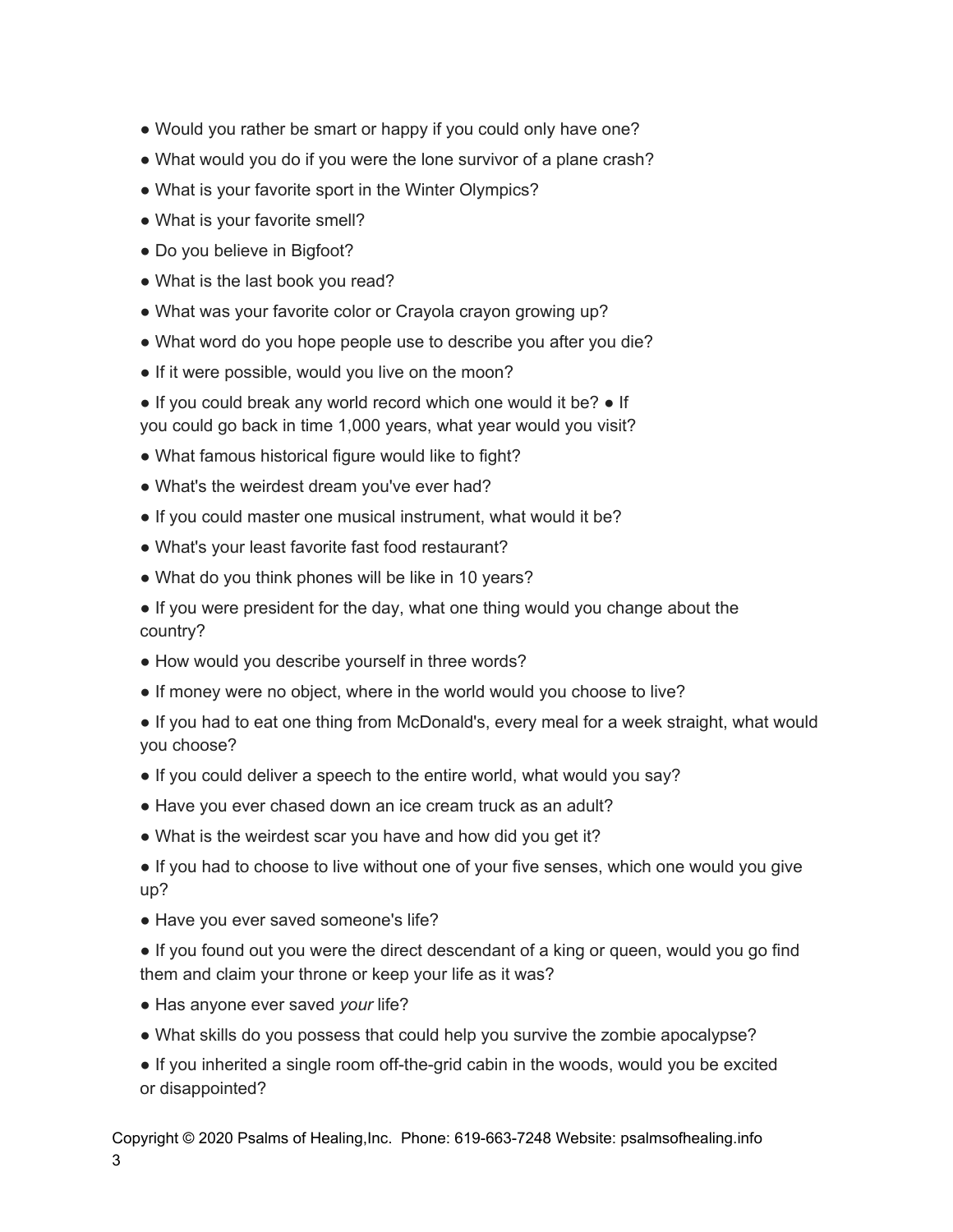- If you could choose your age forever, what age would you choose and why?
- Have you ever been scared enough to wet your pants?
- If you could go back in time and change world history, what would you change?
- Who is your favorite cartoon character?
- If you could kill off any character from a current television show, who would it be?
- What was your first CD and when did you get it?
- If a theme song played every time you entered a room, what would it be?
- What insect do you wish would completely go extinct?
- If you could live forever, would you?
- Would you rather be a judge or a lawyer?
- If you had had to read an entire encyclopedia, which letter would you choose?
- Who is your favorite stand-up comedian?

● If you had to spend the rest of your life as a tree what kind of tree would you be? ● If you were in the circus what kind of performer would you be? (Clown, tight-rope walker, etc)

- What phobias have you overcome in your lifetime?
- Have you thrown up in a car?
- Do you think dogs go to heaven?

● If you could go on a cross country road trip with a famous person, dead or alive, who would it be?

- Who would play you in a movie?
- What is your favorite flavor of jelly bean?
- What's your favorite Christmas movie?
- If you could live in any period of history when would it be and why?
- What kind of celebration would there be on a "St. YOU" day?
- Who would play you in a movie about your life? Who would play me?
- Give me three words that describe you.
- What was the best birthday you ever had?
- If you were a ghost where would you haunt? Why?
- What kind of car did you wish you had when you were a kid? What about now?
- What's your favorite 1950s rock song?
- Which one would you choose to watch: *Family Guy*, *South Park, Vampire Diaries or Brooklyn 99*?
- In a zombie apocalypse, what would be your weapon of choice?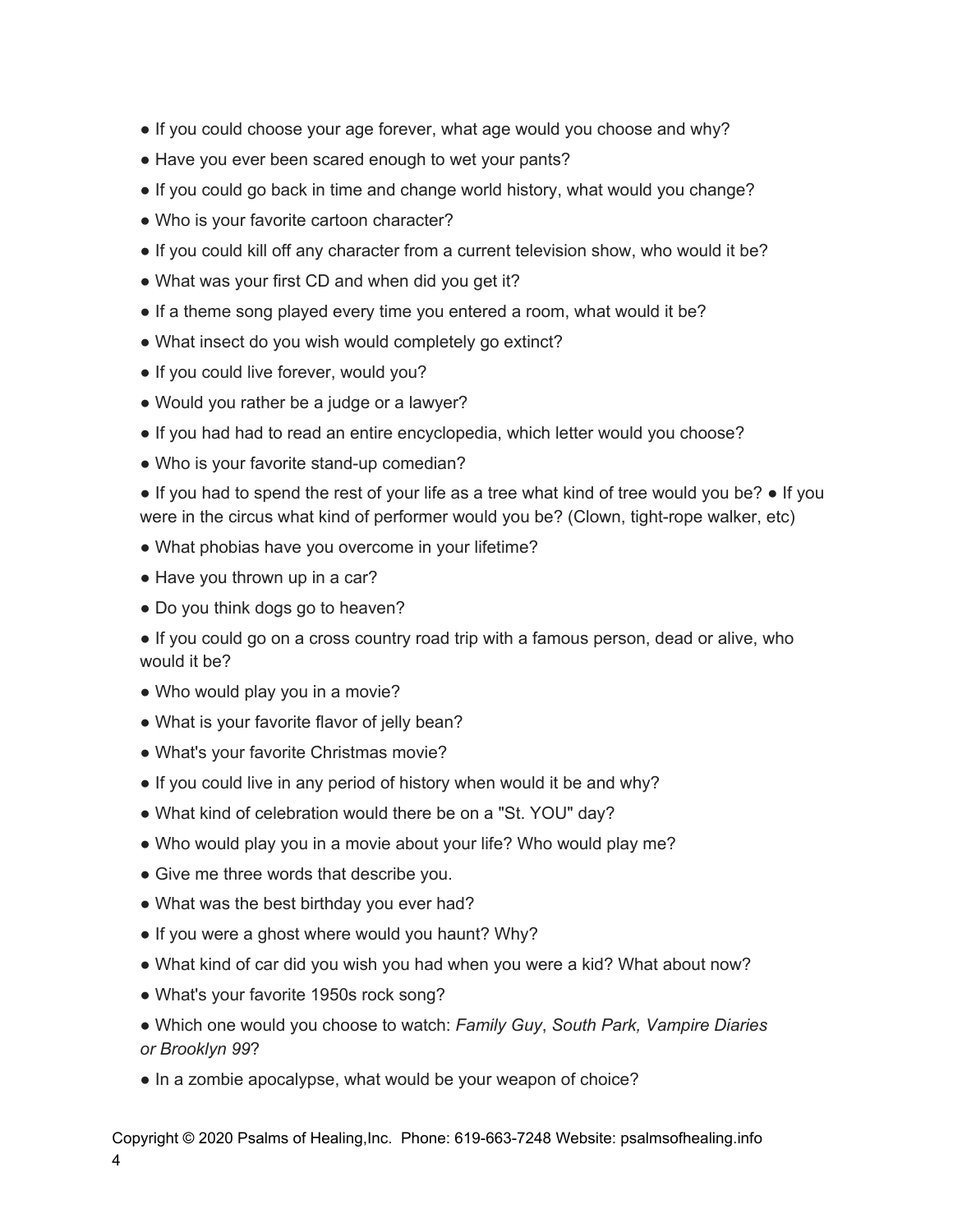- What is your favorite video game?
- What's a movie you can practically quote from start to finish?
- You look great! What's your fitness routine?

● If you could go back in time and make little changes to your childhood, what is one thing you'd learn and master over the years so you'd be an expert at it today?

• If you were lost in the woods, how long do you think you'd survive? Why? What special skills would you put to use?

- If you had to make an iPod playlist named after me, what songs would be on it?
- What's one job you would never do?
- How would you describe your sense of humor?
- What's a random award or recognition you feel you deserve?
- What is your favorite thing to create?

• If you could take a week off from your regular life to immerse yourself in learning something new, what would it be?

• If you were to write a book, what kind would it be?

● If you could shrink down any animal and carry it around in your pocket, which one would you choose?

- What's the weirdest nickname someone has for you and what's the story behind it?
- What's the silliest thing you've ever done in public?
- If you had to sing everything you wanted to say, what would be the most awkward time to say something?
- How quickly do you go through an entire box of cereal?
- Have you ever eaten so much that you had to relax afterward?
- Do you ever talk to yourself when you're alone? What's the weirdest thing you've said to yourself?

● If you could only eat either donuts or chips for the rest of your life, what would you choose?

• What's something you wish people automatically knew about you? Name something about yourself you wish you could just put on a T-shirt so you could get it out of the way when meeting new people.

- What is one thing you wish you were better at?
- When was the time you felt most free?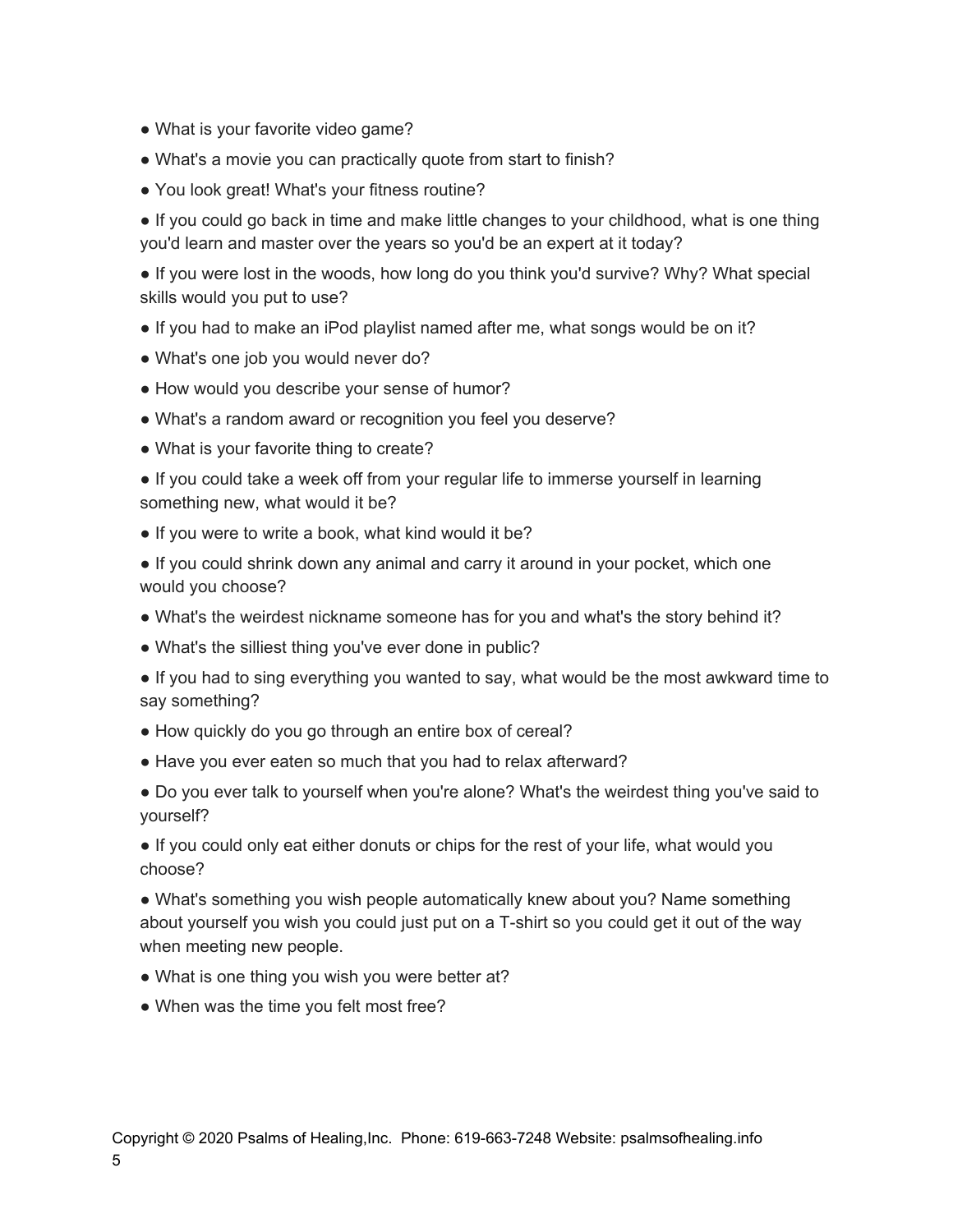## ROMANTIC QUESTIONS

- What makes you feel the most loved?
- What is your favorite memory of dating me?
- What's your dream date night?
- What's your favorite romance movie?
- What's your favorite meal to cook for date night?
- What kind of music puts you in the mood?
- What do you love most about me?
- What setting do you think makes the perfect date night atmosphere?

● What physical action or gesture do you find romantic?(hugs, kisses, back-rub, taking out the trash, doing the laundry, opening the car door for me, making me coffee in the morning, etc)

• Who do you think makes a great example for a relationship and why? (Can be a celebrity couple or someone you know.)

• What was your first impression of me when we met?

● If you had your choice for date night would you rather 1) stay at home and have a candlelit dinner, 2) Dress up and go to a concert, or 3) explore the great outdoors and go on a hike together?

• If you could travel anywhere in the world with me with no monetary restrictions, where would we go?

- What song do you think of when you think of me?
- Is there anything about me you might not know but want to know?
- If you could describe me in only one word, what would it be?
- When and what was the first moment you knew you were in love with me?
- What's your favorite outfit that I wear?
- What's your favorite restaurant for date night?
- What about me first attracted you?
- What's been one of the funniest times we've had together?
- What do you say to others when you talk about me?
- Why do you think we met each other?
- What do you think I find most attractive about you?